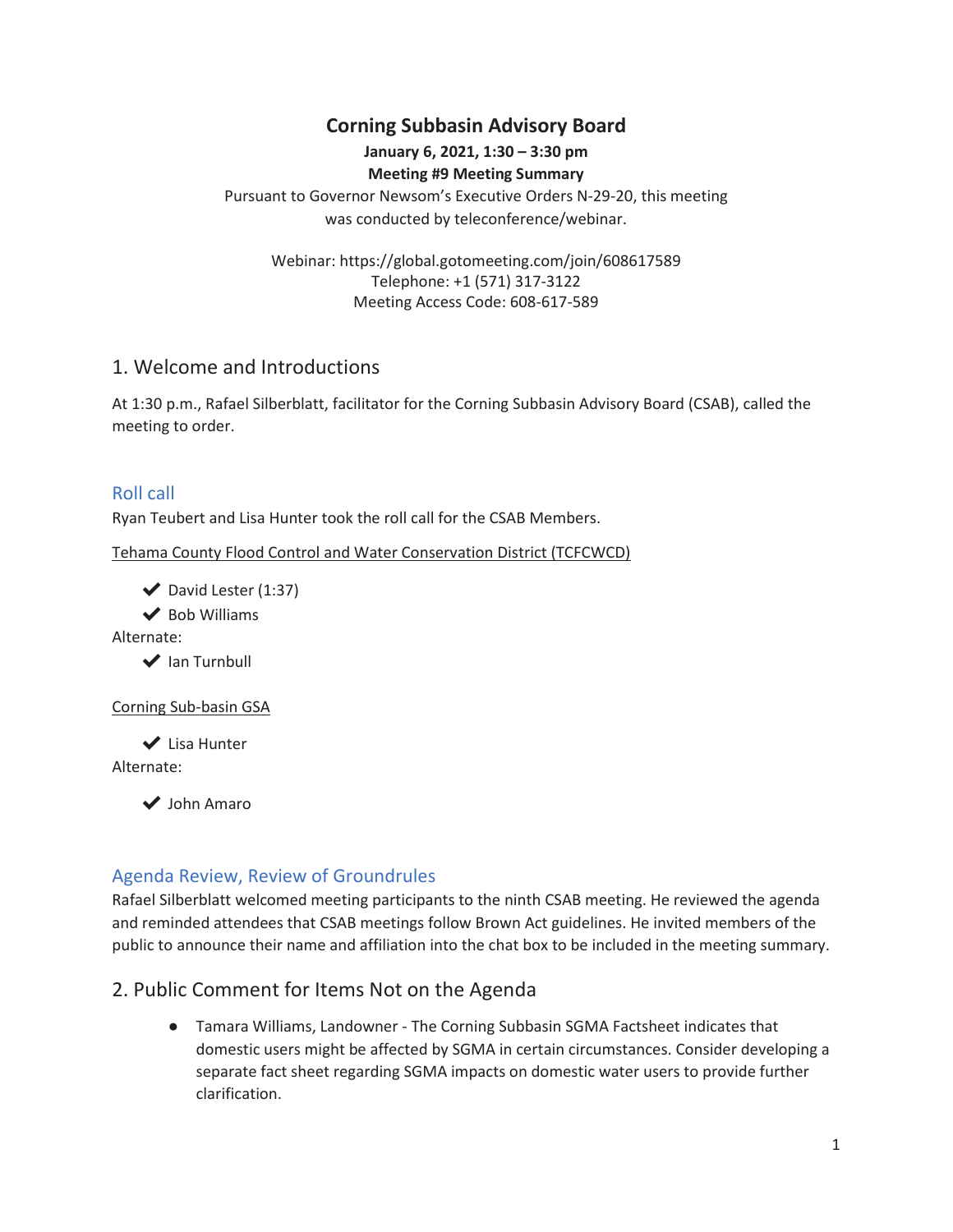$\circ$  Lisa Porta - We will discuss the possibility of developing a separate fact sheet with the outreach team.

# 3. Action Item: Approval of the Meeting Summary

- **•** Ian Turnbull, Board member Consider adding written comments on the GSP project sections provided prior to the meeting, to the meeting summaries for additional context.
	- $\circ$  Lisa Porta The meeting summaries are meant to concisely capture discussion held at the meeting. All written comments on GSP sections will be documented , tracked, considered for revisions, and added to the GSP appendix for documentation.
		- **•** Ian: Thank you.

Bob Williams made the motion: *The CSAB approves the CSAB December Meeting Summary*. John Amaro seconded the motion. Mr. Silberblatt opened discussion on this motion. Hearing no comments from CSAB board members, he called a vote.

Roll call vote:

Tehama County Flood Control and Water Conservation District (TCFCWCD)

- David Lester Aye
- Bob Williams Aye
- **•** Ian Turnbull Aye

Corning Sub-basin GSA

- $\bullet$  Lisa Hunter Aye
- John Amaro Aye

The Board unanimously approved the motion with a 5-0 vote.

## 4. GSA Updates

Ryan Teubert and Lisa Hunter reported to the CSAB on the TCFCWCD and Corning Sub-basin GSA (CSGSA) activities, respectively.

Tehama County GSA (Ryan Teubert)

- **•** Board of Supervisors meeting January 25<sup>th</sup> and GW commission meeting January 27<sup>th</sup>.
- භ Provided updates for the other Tehama County GSPs
	- o Working on model calibration
	- o Chapter 1 is available for review

Corning Sub-basin GSA (Lisa Hunter)

- භ Corning Sub-basin GSA approved sustainability goal and meeting schedule for 2021 in November
- භ An update was provided on facilitation services (DWR funded support)
- භ Technical Support Services well installation in Glenn County is moving forward. Had a logistical site visit today and will get started with drilling this month.

Interbasin Coordination (Lisa Porta)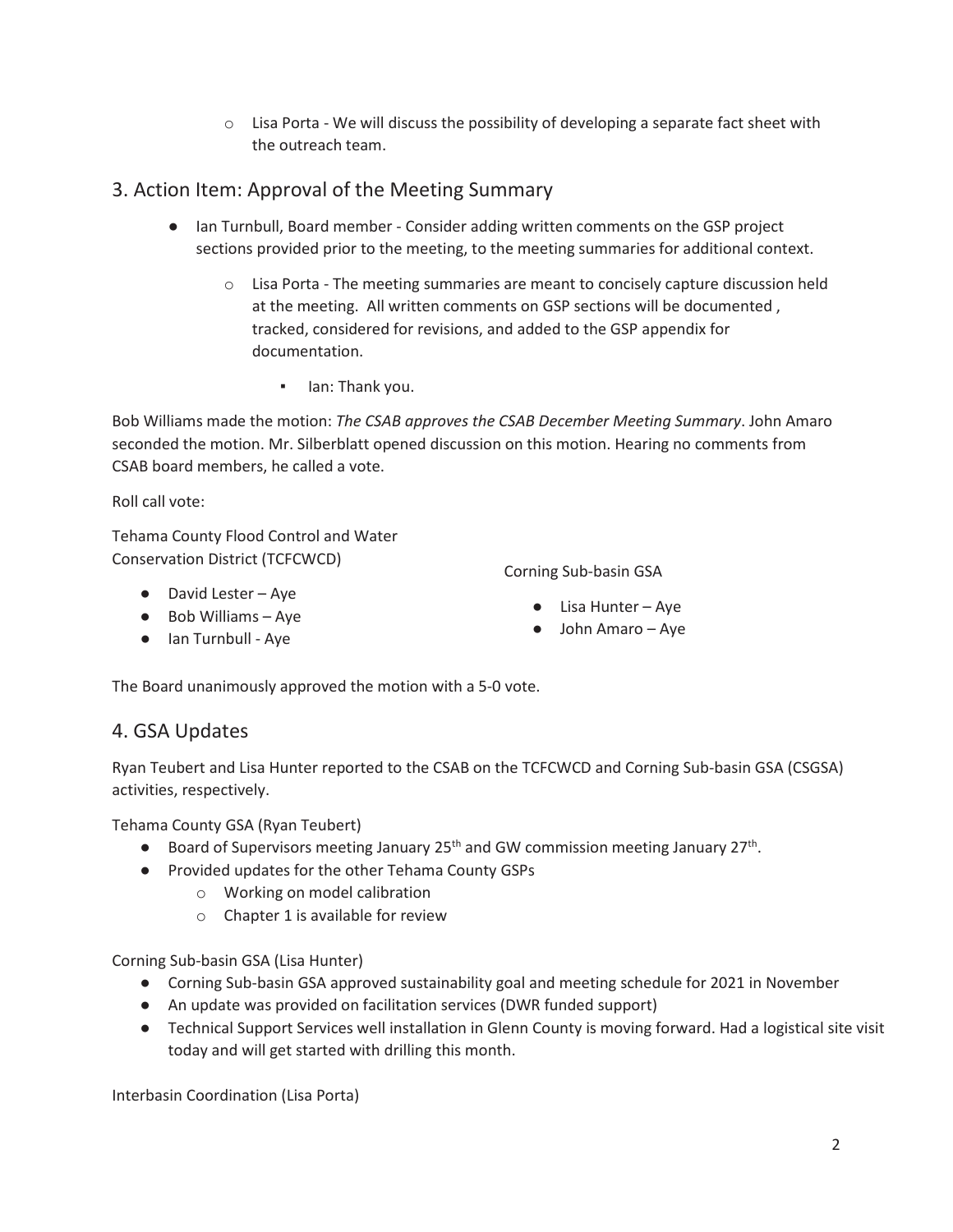- **•** Coordinating on modeling efforts with other sub-basins
- භ Posted additional information to the website (https://www.buttecounty.net/waterresourceconservation/Sustainable-Groundwater-Management-Act/Inter-basin-Coordination)

## 5. Open Discussion on GSP Sections and Feedback

Lisa Porta – Provided a brief review of Section 3: Basin Setting – Hydrogeologic Conceptual Model and Groundwater Conditions.

Rafael opened comments to the CSAB and the public. General comments and input are summarized below. Section-specific comments are attached in a table to this meeting summary.

භ Ian Turnbull -Seeking clarity and more information about identifying principal aquifers in the Subbasin. Concerned that if we don't consider different criteria for shallow and deeper wells then might lead to mismanagement of two potential separate water sources. Would like to elaborate more in the HCM sections about principal aquifer determination. Would like the GSAs to acquire funding to understand the potential deeper aquifer both through more well installations and additional hydrogeologic investigations.

> o Ms. Porta – We will elaborate more in these sections of the GSP. The HCM acknowledges the different geologic formations and hydrogeologic units have some interconnectivity. Calling them separate principal aquifers per SGMA has implications for the monitoring well network if multiple principal aquifers are defined. We will consider local conditions when developing potential projects.

**•** David Lester - I agree that the principal aquifer issue is a concern. If we consider the aquifers as one source of water, concerned we will only set levels at one depth that won't apply to conditions at a nearby well at other depths

> o Ms. Porta - Currently the RMP network is set up with shallow wells and deeper wells. The deep wells are below the depth of domestic wells but may be in either the Tehama or Tuscan formation, or a mix of both. SMC are set based on the historical levels in each well. Since we don't know much about the Tehama and Tuscan transition, this captures conditions in both. We wouldn't be doing much differently if we defined different principal aquifers, except some of the monitoring wells would need to be deeper, and some wells could not be used if they are screened in multiple aquifers. There may be big cost implications related to future monitoring.

- භ Ryan Teubert read written comments on behalf of Steve Gruenwald (who was not in attendance):
	- $\circ$  We've got a lot to learn about the interconnectivity of water bearing formations and the effect of pumping from some of the deeper wells that are being constructed.
	- o We must continue to investigate, evaluate, and promote groundwater recharge projects utilizing existing conveyance systems (Corning Canal, TC Canal, Orland Water Users/Stony Creek) to add to the water budget.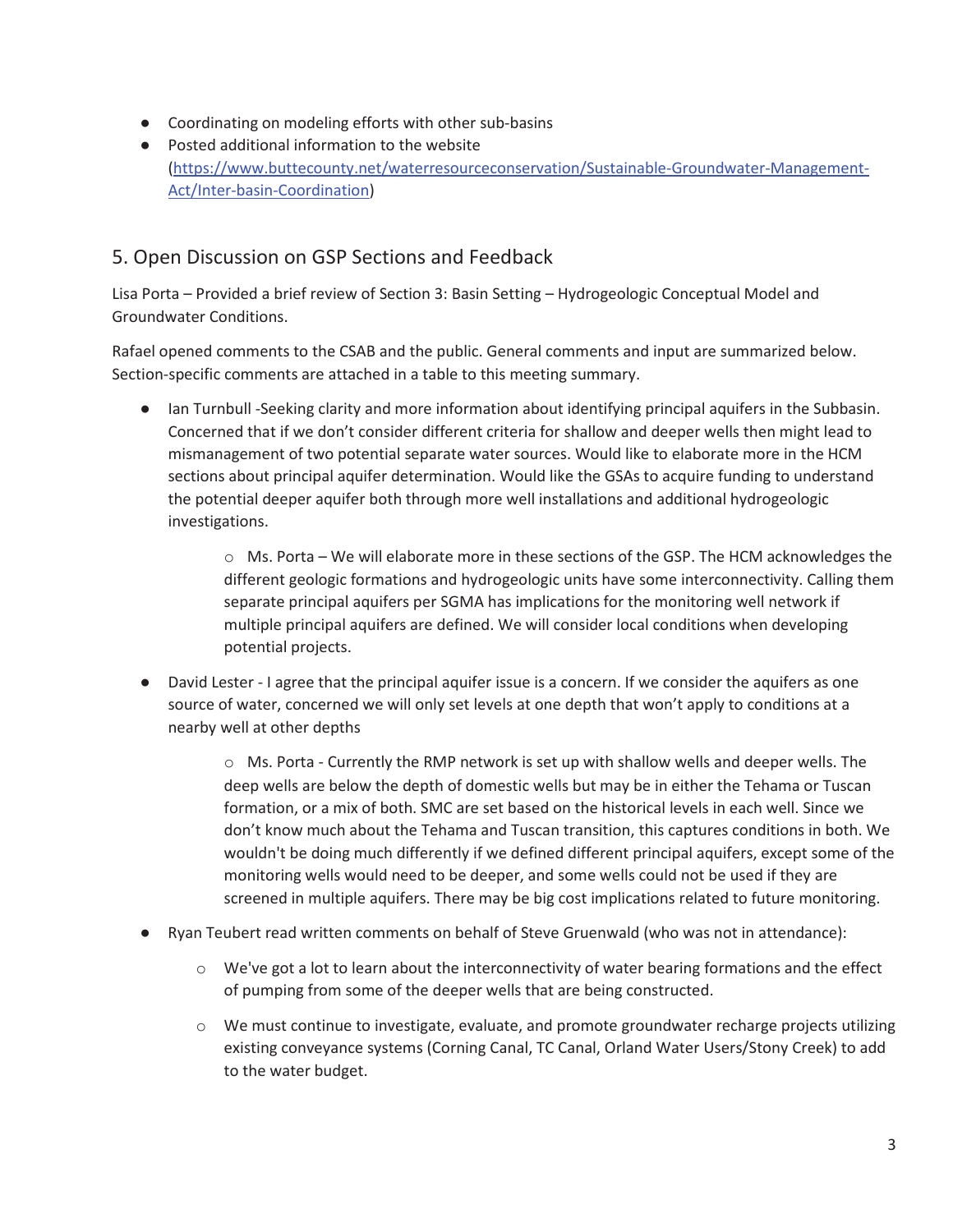- o The concept of existing and *potential* Groundwater Dependent Ecosystems as defined by TNC/DWR and designated as beneficial users is unsettling. Maintaining shallow (< 30') groundwater along intermittent creeks miles away from the Sacramento River may be nearly impossible in drought years, and if these ecosystems are to have an equal place at the table, agricultural pumpers will be negatively impacted.
- Ryan Teubert Interested in learning more about the status of the Airborne Electromagnetic (AEM) project that DWR is conducting to help understand geologic layering.
	- $\circ$  Ms. Porta DWR is working on contracting with the AEM team. Agricultural areas are prime targets because they don't have infrastructure that interferes with the survey method. Work was previously performed on the other side of the Sacramento River in Butte County that touched a sliver of the Corning Subbasin (mostly within Glenn County).
		- Ryan Teubert From what I understand, DWR is looking at doing a high level survey of alluvial subbasins throughout the State and then more targeted surveys in areas of interest.
- Michael Ward (public) Can you describe AEM in more detail?
	- $\circ$  Ms. Porta Yes, generally a helicopter tows an electromagnetic emitter that is used to measure resistivity differences to delineate the different aquifer materials (i.e. sand, rock or clay).
	- o Brandon Davison (DWR) AEM is a general tool for understanding hydrogeology that DWR is using. There is outreach coming soon from DWR regarding AEM.
- Michael Ward (Public) I agree with Tamara Williams' prior comment regarding the need for a factsheet for domestic water users
	- $\circ$  Lisa Porta Will need to discuss with the outreach team. It's difficult to communicate with domestic users at this time which is why we're trying to use these CSAB meetings as a way to solicit public input. Would welcome help getting the word out (e.g., through meeting attendees distributing flyers to the broader community). Domestic water users are being considered as changes to the basin may impact them, but they don't have the same restrictions.
		- Ryan Teubert provided a link to a DWR factsheet on SGMA and domestic well owners which could be used as a starting place for developing a similar fact sheet specific to the Corning Subbasin
- **•** Tamara Williams (Public) My understanding is that other basins have poor water quality at great depths due to degradation of aquifers from upward gradients. I am concerned that deep pumping may induce an upward vertical gradient from deep zones with connate water or other water with poor water quality. Do we know that we don't have that problem in the Subbasin or is the Subbasin at risk based on the trend for pumping to be concentrated in certain areas in the deeper zones?
	- o Lisa Porta We don't know of the same concerns with deeper saline water intruding into wells like in other areas of the valley ( Sutter Buttes area). There is some naturally higher saline concentrations found in groundwater in the western area of the subbasin. This is based on relatively shallow base to freshwater and naturally saline geology.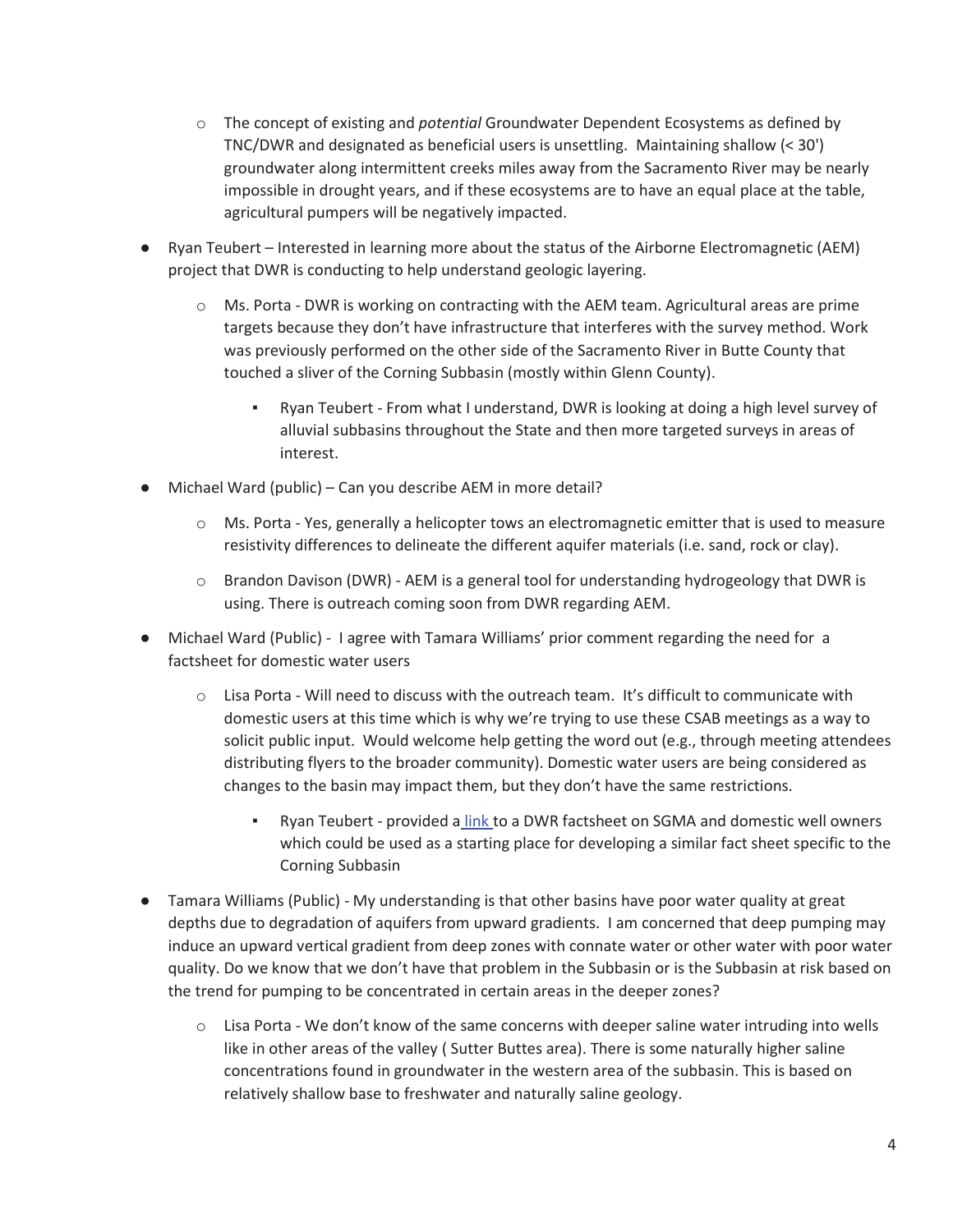- Tamara Williams Concerned that someone could drill a much deeper well if it's not noted as a concern.
	- භ Lisa Porta Seems unlikely due to expense, but could be addressed as a management action. We may include some text to that effect in the GSP, to note the potential concern from deeper pumping.
		- o Erin Smith (DWR) (Chat comment and highlighted verbally) Just to add to the previous discussion on HCM it seems pertinent to share the Department's BMPs (Best Management Practices) if anyone is interested. Also I'll point you to the top of page 11 in the HCM BMP regarding identification of data gaps: https://water.ca.gov/Programs/Groundwater-Management/SGMA-Groundwater-Management/Best-Management-Practices-and-Guidance-**Documents**

## 6. Next Steps

Lisa Porta provided an update on GSP related efforts and an overview of upcoming CSAB meetings and topics.

- Ɣ We are currently finalizing model verifications. Current, historical and projected water budgets should be available for review in a month or two.
- භ We will be diving deeper into sustainable management criteria over the next three months.

# 7. Adjourn

Rafael Silberblatt thanked Lisa Porta, CSAB members, and the public for their participation and adjourned the meeting at 3:08 pm.

## Meeting Participants

#### CSAB Members

- භ Lisa Hunter, Corning Sub-basin GSA
- භ John Amaro, Corning Sub-basin GSA alternate
- භ David Lester, Tehama County Flood Control and Water Conservation District (Groundwater Commissioner)
- භ Bob Williams, Tehama County Flood Control and Water Conservation District (Board Member)
- භ Ian Turnbull, Tehama County Flood Control and Water Conservation District Alternate

#### Other Participants

- **•** Brandon Davison, DWR
- භ Bridget Gibbons, CDFW
- **•** Dana Pressley
- භ Erin Smith, DWR Northern Region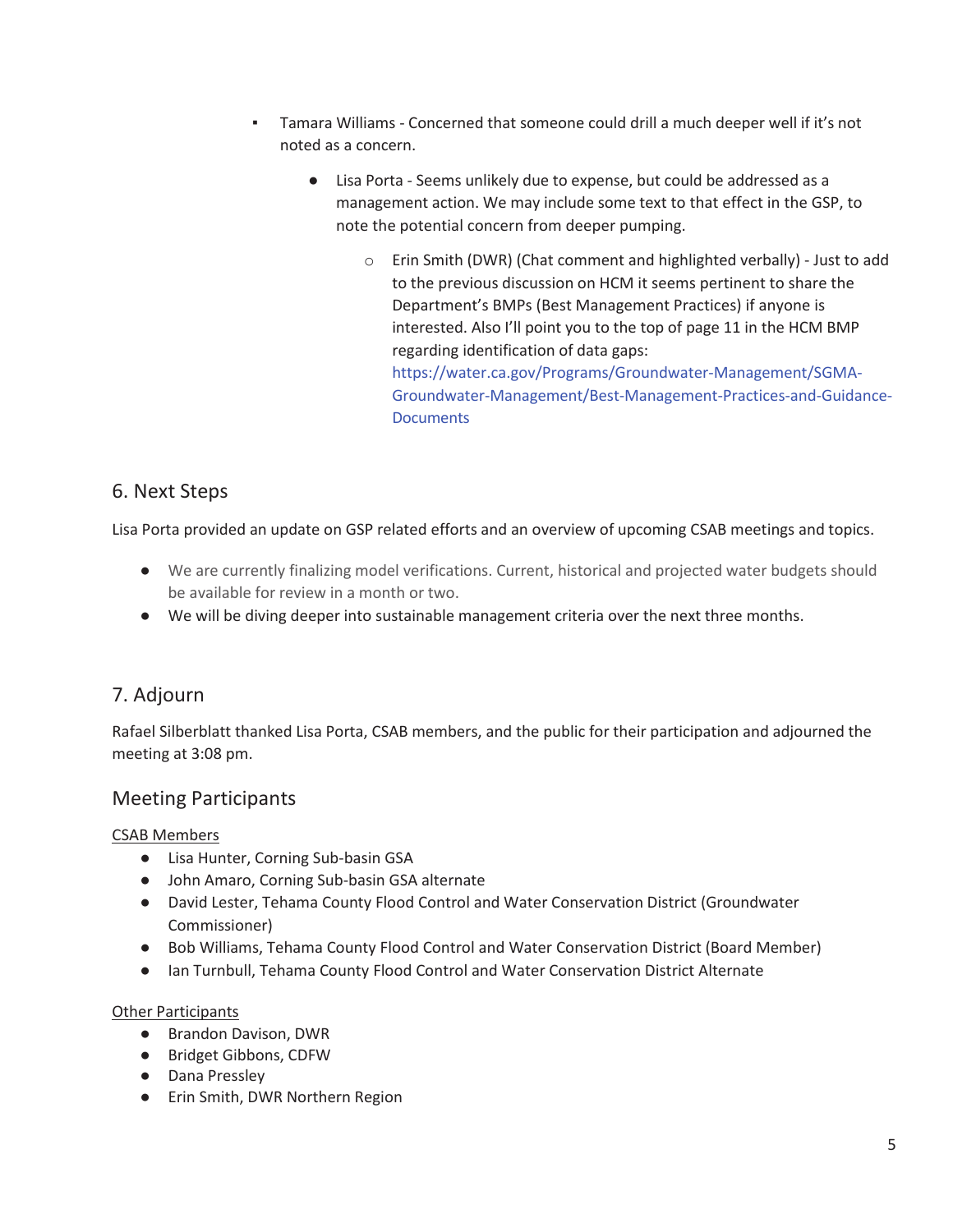- භ Holly Dawley, GCID (Corning Sub-basin GSA Staff)
- **•** Jaime Lely, Landowner
- **•** Jim Simon, Tehama County
- භ Kristina Miller, City of Corning
- භ Mariana Rivera-Torres, CBI
- **•** Martha Slack
- භ Mary Fahey, Colusa Groundwater Authority
- භ Michael Ward
- භ Nichole Bethurem, TCFCWCD
- භ Ryan Teubert, TCFCWCD
- **•** Tamara Williams, Landowner
- **•** Thad Bettner, GCID
- **•** Todd Hamer
- **•** Todd Turley

Consultants and Project Team

- භ Lisa Porta, Montgomery & Associates
- භ Pete Dennehy, Montgomery & Associates
- භ Rafael Silberblatt, Kearns & West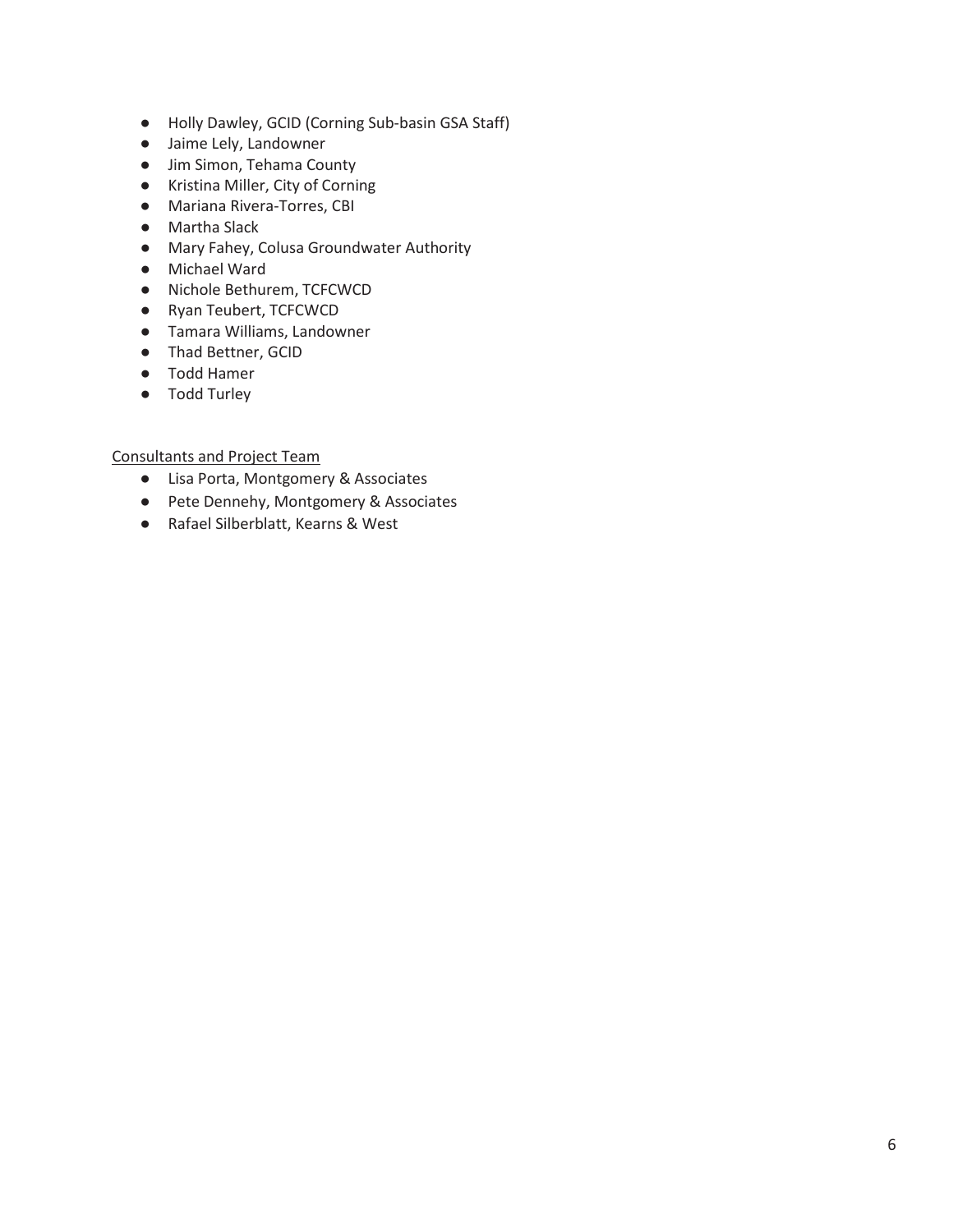| ection | Table | Figure | Date | Commenter/Affiliation                 | Comment                                                                                                                                                                                                                                                                                                                                                                                                                                                                                                                                                                                                                                                                                                                                                                                                                         | GSA Response (Lisa Porta)                                                                                                                                                                                                                                                                                                                                                                                                                                                                                                                         |
|--------|-------|--------|------|---------------------------------------|---------------------------------------------------------------------------------------------------------------------------------------------------------------------------------------------------------------------------------------------------------------------------------------------------------------------------------------------------------------------------------------------------------------------------------------------------------------------------------------------------------------------------------------------------------------------------------------------------------------------------------------------------------------------------------------------------------------------------------------------------------------------------------------------------------------------------------|---------------------------------------------------------------------------------------------------------------------------------------------------------------------------------------------------------------------------------------------------------------------------------------------------------------------------------------------------------------------------------------------------------------------------------------------------------------------------------------------------------------------------------------------------|
|        |       |        |      | 1/6/2021 lan Turnbull/CSAB            | Why was 200 ft selected as interface with the Tuscan?                                                                                                                                                                                                                                                                                                                                                                                                                                                                                                                                                                                                                                                                                                                                                                           | Think this was a mistake and will be fixed.                                                                                                                                                                                                                                                                                                                                                                                                                                                                                                       |
|        |       |        |      | 1/6/2021 lan Turnbull/CSAB            | are going to get into a situation where we are looking at recharge projects. If and at what depths. SGMA requires the Subl<br>I am skeptical that the Subbasin can be treated as a single aquifer. I think we<br>to recharge the disconnected aquifers. Similarly, extractions from isolated<br>the aquifers are not connected and we think they are, we may not be able<br>different aquifers. At the least, would like more discussion of<br>the possible different aquifers. There are a lot of unknowns that possibly<br>below 600 ft) may not impact water levels in shallower<br>portions of the aquifer. May be a case to allow different volumes of<br>with some grant funding can be explored.<br>aquifers (say<br>extraction in                                                                                       | not at the aquifer level, as there is a degree q<br>levels of the aquifer in Corning that are more<br>in some areas. However, we are not exactly s<br>wells are screened in both Tehama and Tusca<br>qualify for SGMA monitoring wells so the toti<br>monitoring network would be greatly limited<br>Principal aquifers have unique meaning for Sy<br>aquifers. Also, potential pumping allocations<br>networks in each of the designated principal<br>seperated between the two. Wells screened<br>different water levels, etc. The Tuscan could |
|        |       |        |      | 1/6/2021 Williams/Landowner<br>Tamara | spatially. Also, in general, think that the heterogeneity of the aquifers seems<br>potential multiple aquifers should be addressed in more detail. There is a lot<br>with oversimplifying aquifer system to one principal aquifer. I<br>understand there are practical constraints of SGMA protocol, but wether in<br>system, including gw/sw interactions along streams. 2. Didn't feel like the<br>capture the local setting. Tuscan Tehama-transition data gap seems like a<br>the data gaps section or general description of the principal aquifer the<br>section was describing the local hydrogeology in a way that seemed to<br>planar feature in discussion, in reality it is more complex and variable<br>of uncertainty how deep aquifer pumping effects the shallow aquifer<br>a little overlooked.<br>1. Concerned | We will add a bit more context and descritpid<br>address these concerns                                                                                                                                                                                                                                                                                                                                                                                                                                                                           |
|        |       |        |      | 1/6/2021 lan Turnbull/CSAB            | Rainfall was included as a dominant factor in groundwater level fluctuations.<br>Think that the changes in cropping patterns should be acknowledged here.                                                                                                                                                                                                                                                                                                                                                                                                                                                                                                                                                                                                                                                                       | This is described in other sections, but we wil                                                                                                                                                                                                                                                                                                                                                                                                                                                                                                   |
|        |       |        |      | 1/6/2021 lan Turnbull/CSAB            | different gw elevations at depths (vertical gradients), is there<br>where we have pressurized aquifers. I think that there needs to be more<br>flow between different depths of the aquifer? This could be a situation<br>information in the data gaps section dealing with analysis of vertical<br>gradients and vertical flow.<br>In areas with                                                                                                                                                                                                                                                                                                                                                                                                                                                                               | There have been some studies in the Stony C<br>we could do more pump testing in other area<br>layers. The Sacramento Valley does have som<br>appears to be more interfingering of the Teh<br>eastern portion of the subbasin. Pump testin<br>case everywhere. We will add information in<br>between aquifer units due to localized low p                                                                                                                                                                                                          |
|        |       |        |      | 1/6/2021 lan Turnbull/CSAB            | Is the losing stream diagram accurate? I don't understand how it can show<br>losing conditions and the stream be disconnected                                                                                                                                                                                                                                                                                                                                                                                                                                                                                                                                                                                                                                                                                                   | surface water (unless groundwater levels rise<br>considered disconnected and water can perc<br>Yes it is accurate. There can be losing condition<br>the groundwater level is below the bottom e<br>longer flows back and forth between ground<br>disconnected, groundwater management do                                                                                                                                                                                                                                                          |